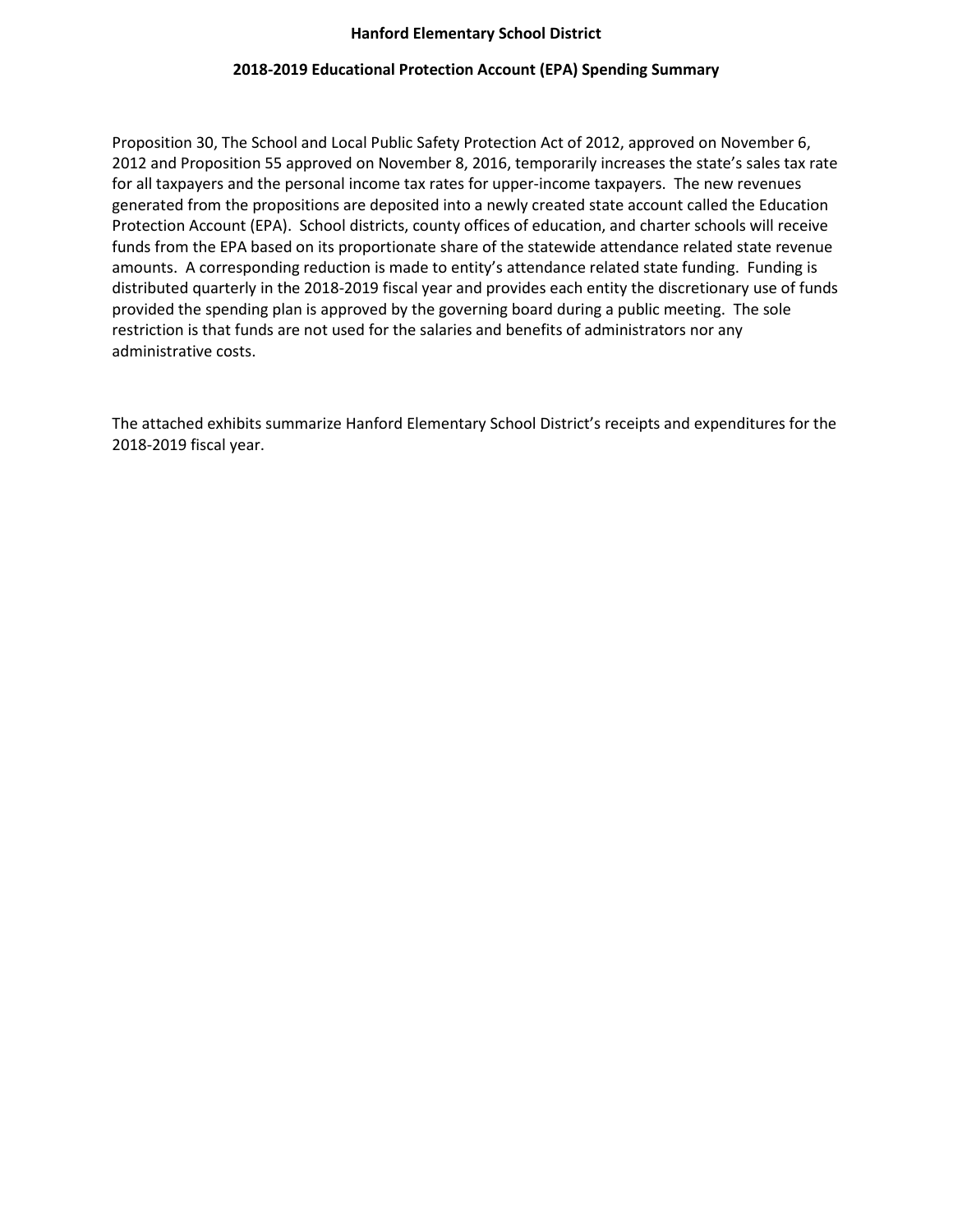## **Expenditures through: June 30, 2019 For** *General Fund* **01, Resource 1400 Education Protection Account**

| <b>Description</b>                                                          | <b>Object Codes</b> | <b>Amount</b> |
|-----------------------------------------------------------------------------|---------------------|---------------|
| <b>AMOUNT AVAILABLE FOR THIS FISCAL YEAR</b>                                |                     |               |
| Adjusted Beginning Fund Balance                                             | 9791-9795           | 0.00          |
| <b>Revenue Limit Sources</b>                                                | 8010-8099           | 8,400,162.00  |
| <b>Federal Revenue</b>                                                      | 8100-8299           | 0.00          |
| <b>Other State Revenue</b>                                                  | 8300-8599           | 0.00          |
| <b>Other Local Revenue</b>                                                  | 8600-8799           | 0.00          |
| All Other Financing Sources and Contributions                               | 8900-8999           | 0.00          |
| Deferred Revenue                                                            | 9650                | 0.00          |
| <b>TOTAL AVAILABLE</b>                                                      |                     | 8,400,162.00  |
| <b>EXPENDITURES AND OTHER FINANCING USES</b>                                |                     |               |
| (Objects 1000-7999)                                                         |                     |               |
| Instruction                                                                 | 1000-1999           | 8,400,162.00  |
| <b>Instruction-Related Services</b>                                         |                     |               |
| Instructional Supervision and Administration                                | 2100-2150           | 0.00          |
| AU of a Multidistrict SELPA                                                 | 2200                | 0.00          |
| Instructional Library, Media, and Technology                                | 2420                | 0.00          |
| <b>Other Instructional Resources</b>                                        | 2490-2495           | 0.00          |
| <b>School Administration</b>                                                | 2700                | 0.00          |
| <b>Pupil Services</b>                                                       |                     |               |
| <b>Guidance and Counseling Services</b>                                     | 3110                | 0.00          |
| <b>Psychological Services</b>                                               | 3120                | 0.00          |
| <b>Attendance and Social Work Services</b>                                  | 3130                | 0.00          |
| <b>Health Services</b>                                                      | 3140                | 0.00          |
| Speech Pathology and Audiology Services                                     | 3150                | 0.00          |
| <b>Pupil Testing Services</b>                                               | 3160                | 0.00          |
| <b>Pupil Transportation</b>                                                 | 3600                | 0.00          |
| <b>Food Services</b>                                                        | 3700                | 0.00          |
| <b>Other Pupil Services</b>                                                 | 3900                | 0.00          |
| <b>Ancillary Services</b>                                                   | 4000-4999           | 0.00          |
| <b>Community Services</b>                                                   | 5000-5999           | 0.00          |
| Enterprise                                                                  | 6000-6999           | 0.00          |
| <b>General Administration</b>                                               | 7000-7999           | 0.00          |
| <b>Plant Services</b>                                                       | 8000-8999           | 0.00          |
| Other Outgo                                                                 | 9000-9999           | 0.00          |
| TOTAL EXPENDITURES AND OTHER FINANCING USES                                 |                     | 8,400,162.00  |
| BALANCE (Total Available minus Total Expenditures and Other Financing Uses) |                     | 0.00          |

#### **Note to user**:

Specific cells in column C have been protected so that you can't enter data. The "Amount" column is protected for the following revenues: Federal Revenue, Other State Revenue, Other Local Revenue, and All Other Financing Sources and Contributions.

The "Amount" column is protected for the following expenditure functions: 2100-2150, 2200, 2700, 6000-6999, and 7000-7999.